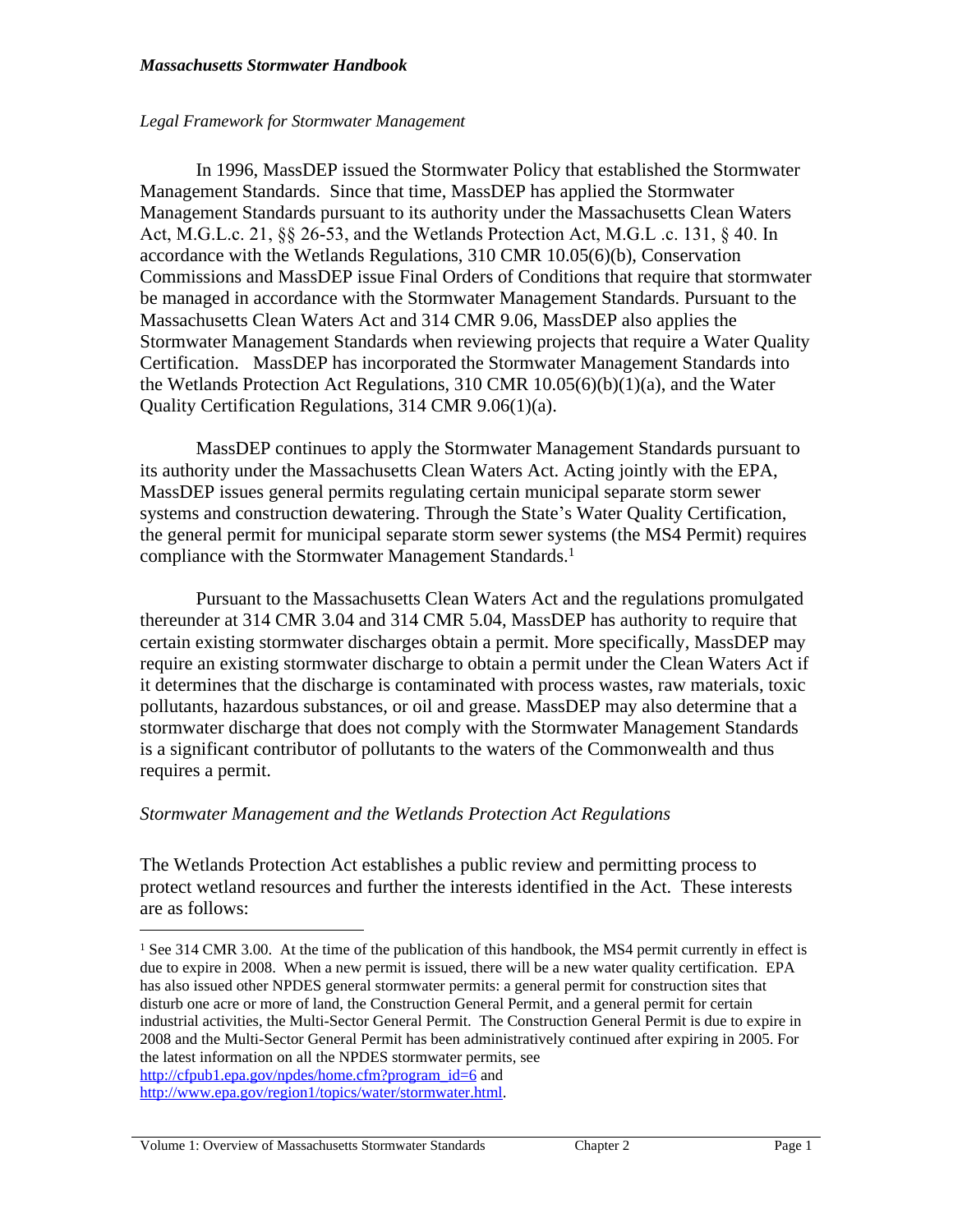- Protection of public and private water supply;
- Protection of groundwater supply;
- Flood control:
- Storm damage prevention;
- Pollution prevention;
- Protection of fisheries;
- Protection of land containing shellfish; and,
- Protection of wildlife habitat.

If not properly managed and treated, stormwater discharges to areas subject to jurisdiction under the Act have the potential to impair some or all of these interests. To address this potential impairment, the Wetlands Regulations,  $310$  CMR  $10.05(6)(k)$ , provide that except as expressly provided therein, all industrial, commercial, institutional, office, residential and transportation projects, including site preparation, construction, and redevelopment in an Area Subject to Protection under the Act or the Buffer Zone, and all point source stormwater discharges from said projects within an Area Subject to Protection Under the Act and the Buffer Zone, shall be managed according to the Stormwater Management Standards. The exceptions are set forth in 310 CMR 10.05(6)(l) and (m). For information on the exceptions, see Chapter 1, pp. 2-3.

Proponents are not allowed to alter wetland resource areas to comply with the Stormwater Management Standards. Thus, the Wetland Regulations, 310 CMR 10.05(6)(k), expressly provide that stormwater best management practices may not be constructed in a wetland resource area other than isolated land subject to flooding, bordering land subject to flooding, riverfront area, or land subject to coastal storm flowage.

## *Point Source Discharges*

A point source discharge is a discernible, confined and discrete conveyance of pollutants as opposed to a diffuse non-point source of pollution, which generally involves overland flow. Because a direct point source discharge may result in wetland alterations by changing drainage characteristics, sedimentation patterns, flood storage areas, and water temperature, thereby affecting the physical, chemical or biological characteristics of the receiving waters, the Wetlands Regulations, 310 CMR 10.05(6)(b)(1), require that all Final Orders of Conditions regulate the quality and quantity of point source stormwater discharges.

The Wetland Regulations, 310 CMR 10.03(4), provide that if the Department has issued a surface water discharge permit in conjunction with a National Pollutant Discharge Elimination System Permit (NPDES) for a point source discharge of pollutants, the effluent limits set forth in that permit shall be presumed to protect the interests identified in the Wetlands Protection Act. The Wetlands Regulations, 310 CMR 10.03(4), further provide that this presumption may be rebutted by creditable evidence. The purpose of the rebuttable presumption is to avoid subjecting a point source discharge to possibly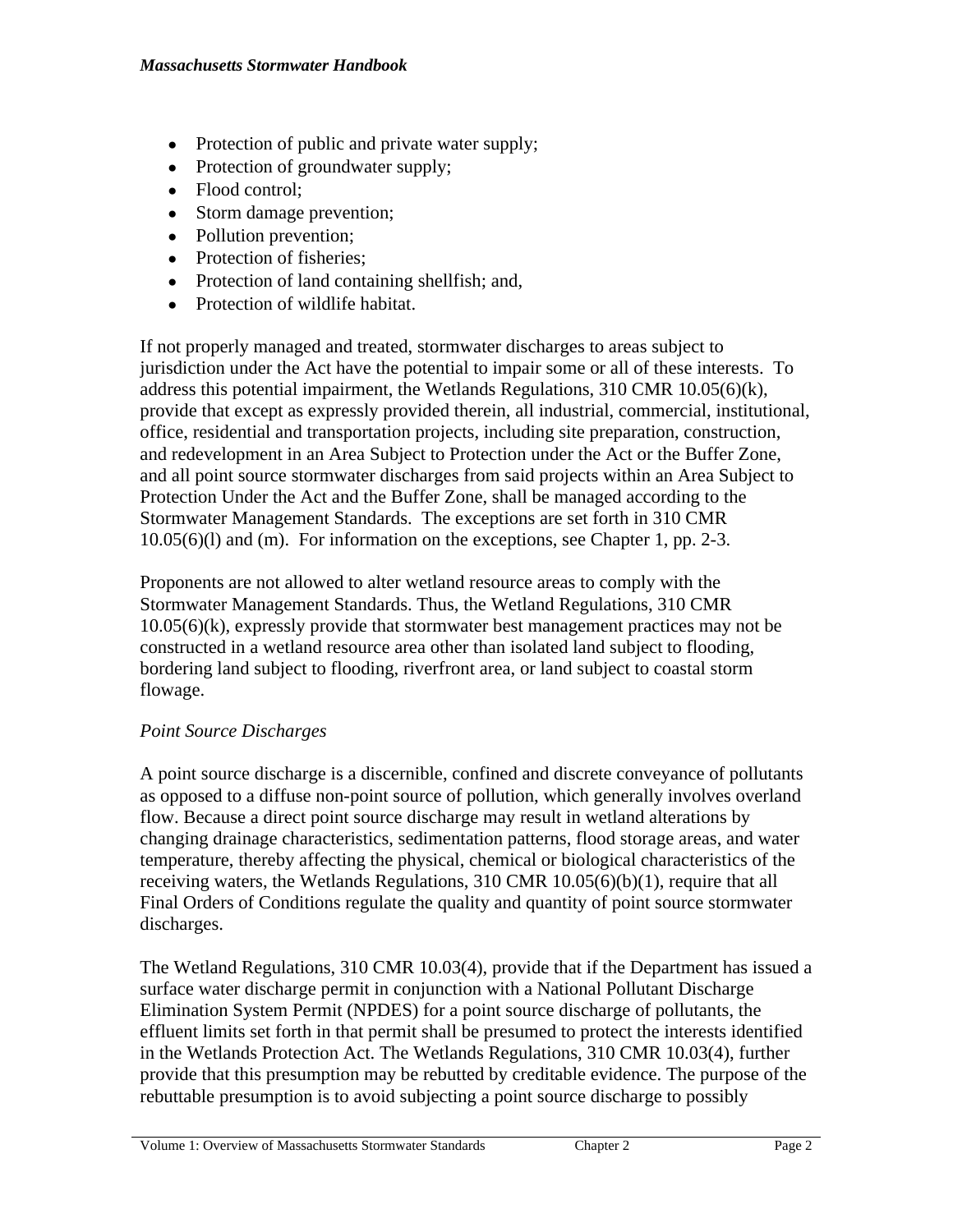conflicting requirements under the Clean Waters Act, M.G.L. c. 21, §§ 26-53, and the Wetlands Protection Act, M.G.L. c. 131 § 40.

When 310 CMR 10.03(4) took effect, the presumption applied only to NPDES permits that established specific numerical effluent limits for discharges from wastewater treatment facilities. At that time, there were no NPDES permits for stormwater discharges. As more fully detailed below, there are now many NPDES permits for stormwater discharges, including individual permits as well as general permits such as the Construction General Permit, the Multi-Sector General Permit, and the general permit for Municipal Separate Storm Sewer Systems (the MS4 Permit). The vast majority of the NPDES general stormwater permits do not establish specific numerical effluent limits. An NPDES Permit that does not establish such limits should not be presumed to protect the interests of the Wetlands Protection Act in place of the one specific numerical effluent limit established by the Stormwater Management Standards, the 80% TSS removal standard set forth in Standard 4.

Moreover, there is little chance for conflicts between the requirements of the NPDES general stormwater permits and the Stormwater Management Standards. Through the state's water quality certification, the Construction General Permit requires compliance with the Stormwater Management Standards. New development and redevelopment of industrial sites that are required to obtain coverage under the Multi-Sector General Permit are also required to comply with the Stormwater Management Standards through the State's Water Quality Certification. Like other development or redevelopment projects, projects covered by a general NPDES general stormwater permit must comply with the Stormwater Management Standards.

## *Erosion and Sedimentation Control*

The Wetlands Regulations also recognize that stormwater discharges may adversely impact wetland resource areas during construction. To prevent this impact, the Wetlands Regulations, 310 CMR 10.05(6)(b)(1), provide that the Order of Conditions shall impose conditions to control erosion and sedimentation within resource areas and the Buffer Zone. Erosion and sedimentation control is required, even if the project is a single-family house that is exempt from the requirement to comply with the Stormwater Management Standards. For projects subject to the Stormwater Management Standards, Standard 8, set forth in the Wetlands Regulations at 310 CMR 10.06(6)(k)(8), requires the development and implementation of a construction-period erosion, sedimentation and pollution prevention plan.

## *Wetland Resource Areas and Buffer Zones*

The Wetlands Regulations, 310 CMR 10.02, define Areas Subject to Protection under the Act (Wetland Resource Areas) to include the following:

 Coastal wetland areas, i.e. coastal banks, coastal beaches, coastal dunes, land under the ocean, designated port areas, barrier beaches, rocky intertidal shores,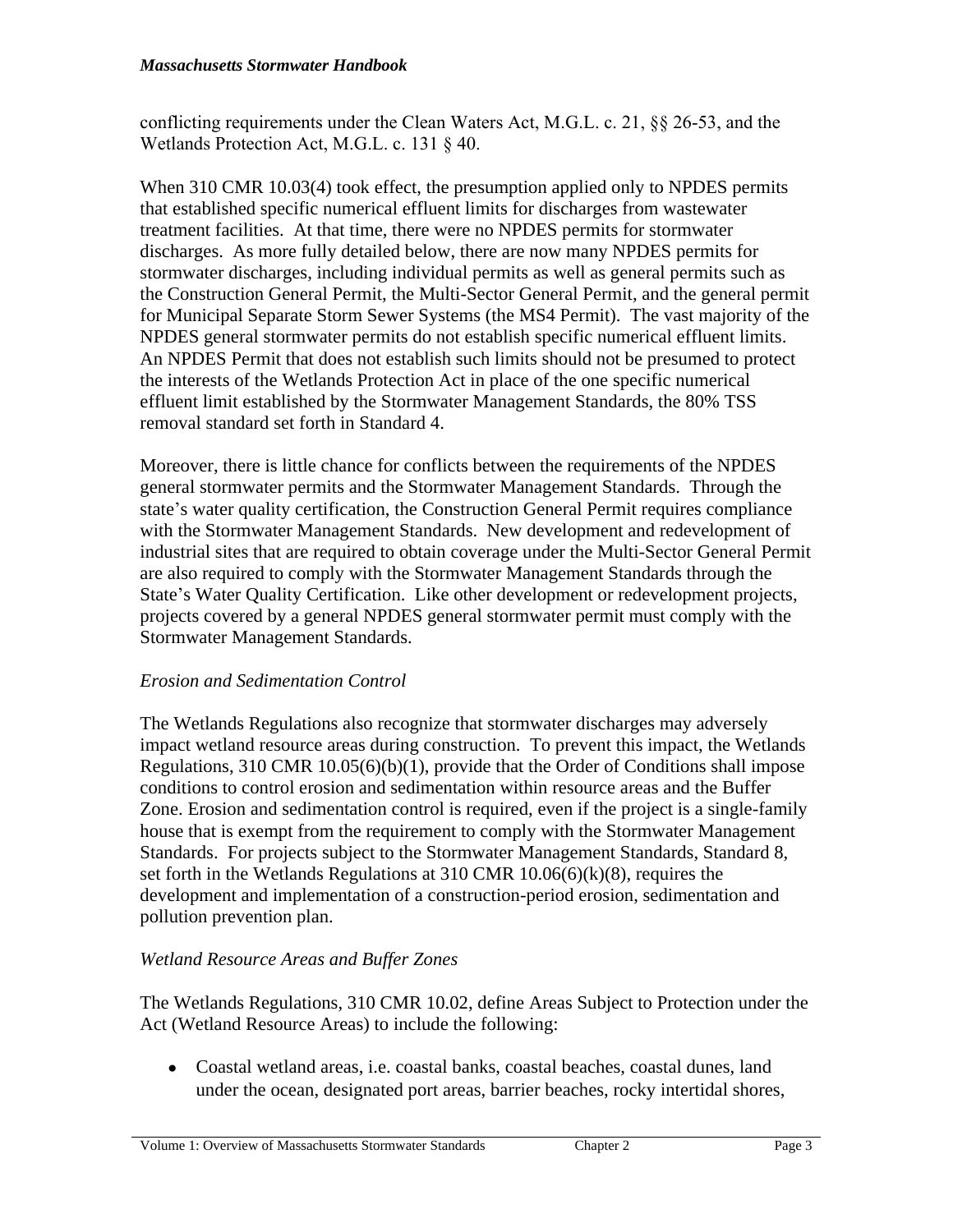land under salt ponds, land containing shellfish, land subject to coastal storm flowage, and salt marsh; and

• Inland wetland resource areas, i.e. bordering vegetated wetlands (wet meadows, marsh, swamp or bog bordering any creek, river, stream, pond or lake), bank, land under water, land subject to flooding, and the riverfront area.

The Wetlands Regulations, 310 CMR 10.02(2), further define the Buffer Zone to mean the area within 100 feet of certain Wetland Resource Areas. The Wetland Resource Areas that have a Buffer Zone are:

| Any bank               |                        | the ocean   |
|------------------------|------------------------|-------------|
| any freshwater wetland |                        | any estuary |
| any coastal wetland    | <b>BORDERING</b><br>ON | any creek   |
| any beach              |                        | any river   |
| any dune               |                        | any stream  |
| any flat               |                        | any pond    |
| any pond               |                        | or any lake |
| any marsh              |                        |             |

## *Stormwater Discharges Outside Wetland Resource Areas*

In some cases, a stormwater discharge to Wetland Resource Areas may originate outside any Wetland Resource Area and outside the Buffer Zone. Consistent with 310 CMR 10.05(6)(b)(1), local conservation commissions and MassDEP have the authority to impose conditions on the quality and quantity of the discharge even though it comes from a source that is located outside wetlands jurisdiction. In light of this authority, the Final Order of Conditions should require that the stormwater be managed so that when the stormwater is discharged within the Wetland Resource Area or Buffer Zone, it complies with the Stormwater Management Standards. Moreover, the Final Order of Conditions should include this requirement, even if the project proponent has to install additional stormwater BMPs in an area outside Wetlands jurisdiction.

For example, a developer proposes to locate an overflow discharge pipe within the Buffer Zone from an extended dry detention basin that is installed outside the Buffer Zone. Although the issuing authority cannot regulate the extended dry detention basin, the Final Order of Conditions should require that the Stormwater Management Standards be met at the point of discharge, since the overflow pipe is located within jurisdiction. To ensure that the discharge can meet this requirement, the developer should design the extended dry detention basin in accordance with the specifications and procedures set forth in Volumes 2 and 3 of the Stormwater Management Handbook, and the issuing authority should request information about the design of the extended dry detention basin during the permitting process.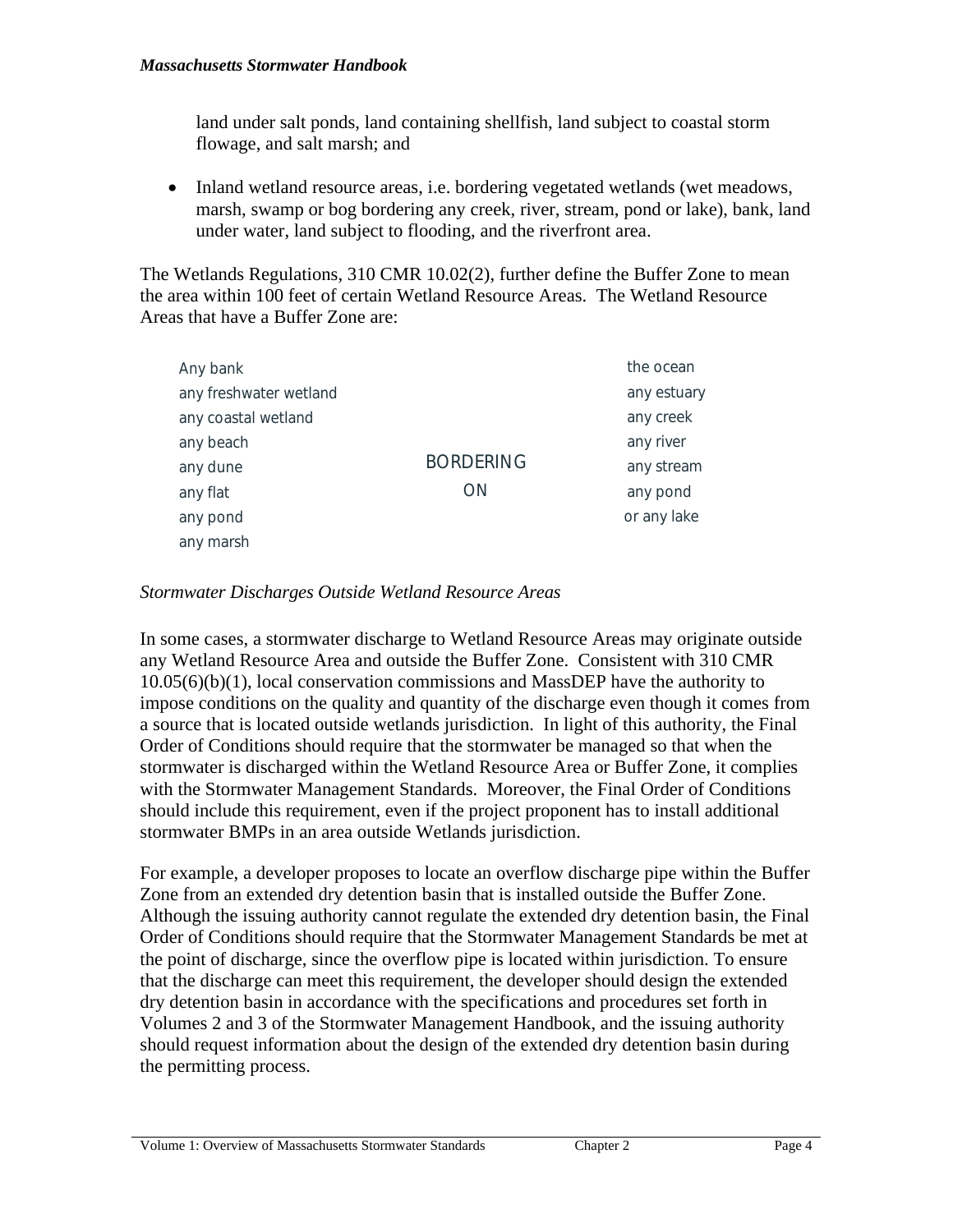### *Regulatory Requirements After the Fact*

As stated earlier, jurisdiction under the Wetlands Protection Act does not extend beyond Wetland Resource Areas and the Buffer Zone. The situation changes if an activity occurring outside jurisdiction results in the alteration of a Wetland Resource Area. In that event, the activity may be regulated after the fact. The Wetlands Regulations, 310 CMR  $10.02(2)(d)$  and  $310$  CMR  $10.05(6)(b)(1)$ , provide that if the issuing authority determines that an activity outside the Areas Subject to Protection Under MGL c. 131, sec. 40 and outside the Buffer Zone, has in fact altered an Area Subject to Protection Under MGL c. 131, sec. 40, it may require the filing of a Notice of Intent, issue an Enforcement Order, or include in an Order of Conditions any conditions that are necessary to protect the interests of the Act. If the issuing authority exercises after-thefact jurisdiction, it may be extremely costly to a developer, since s/he may have to redesign the project to accommodate stormwater BMPs.

For example, a conservation commission or MassDEP does not have jurisdiction over a stormwater discharge pipe located 105 feet from a bordering vegetated wetland or 205 feet from a perennial stream. Given this location, it is likely that the first heavy rainstorm will erode the channel and alter the wetland resource area. To avoid the additional costs that may arise from being subject to after-the-fact jurisdiction, a prudent developer should be proactive and implement stormwater management practices to prevent any unauthorized wetland alterations.

Issuing authorities also have authority to regulate activities outside Wetlands jurisdiction, when additional stormwater is routed through an existing outfall pipe and results in an alteration of a wetland resource area. Project proponents and municipal officials should work together to ensure adequate pretreatment prior to discharge to the municipal storm drain system. Municipal separate storm drain systems covered by the MS4 permit can ensure such pretreatment by establishing and implementing adequate post construction stormwater controls as required by that permit.

## *Conversion of Impervious Surfaces to Pervious Surfaces*

 The Wetlands Regulations, 310 CMR 10.02(1)(f), exempt from regulation under the Act the conversion of impervious to vegetated surfaces in the Buffer Zone and the Riverfront Area, provided erosion and sedimentation controls are implemented during construction and the work does not take place in a wetland resource area other than the Riverfront Area. Through this exemption, the Wetlands Regulations make it easy for property owners to decrease impervious surfaces.

## *Operation and Maintenance of Stormwater Management Systems*

The Wetlands Regulations, 310 CMR 10.02(3), provide that a bordering vegetated wetland, land under water, land subject to flooding, or riverfront area created for stormwater management purposes may be maintained without the filing of a Notice of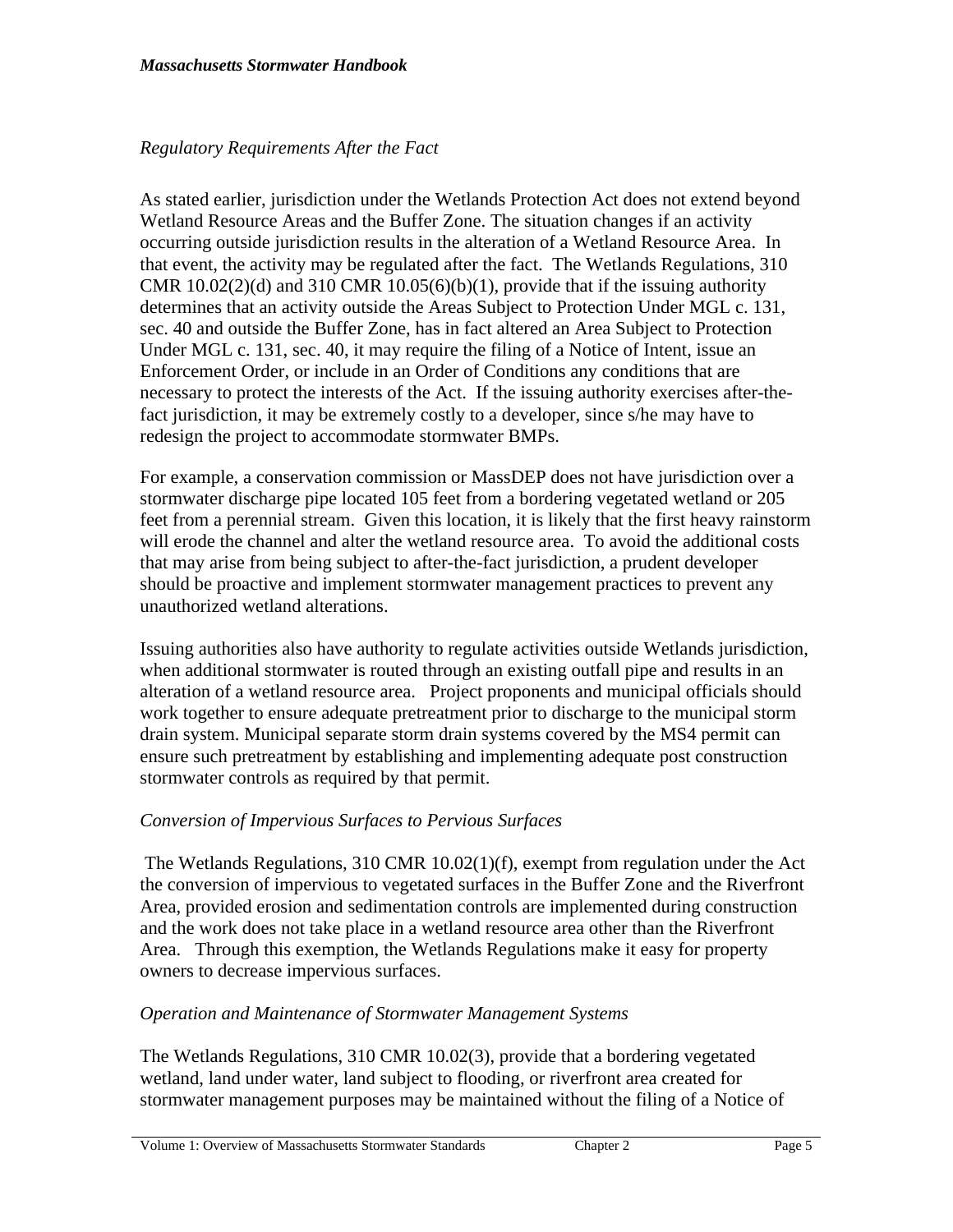Intent, provided the work is limited to the maintenance of the system and conforms to an Order of Conditions issued after 1983. The Wetlands Regulations, 310 CMR 10.02(3), have been revised to provide that all stormwater management systems designed and constructed after November 18, 1996, the effective date of the Stormwater Management Standards, may be maintained without the filing of a Notice of Intent. This exemption from filing a Notice of Intent applies to subsurface structures or leaching catch basins within a Wetland Resource Area or Buffer Zone and water quality swales or bioretention areas constructed in an area outside Wetlands jurisdiction for which no Order of Conditions has been issued, provided the stormwater management system was designed and constructed in accordance with the Stormwater Management Standards. If the system was constructed in a wetland resource area or associated Buffer Zone, this exemption applies only if the system was constructed in accordance with all applicable provisions of the Wetlands Regulations.

To qualify for this provision, the work must be limited to maintenance and best practical measures must be used to avoid and minimize impacts to wetland resource areas outside the footprint of the stormwater management system. Best practical measures are technologies, designs, measures or engineering practices that are in general use to protect similar interests. Work done in accordance with an Operation and Maintenance Plan qualifies for this exemption, provided the plan requires implementation of best practical measures to minimize wetland impacts during maintenance. In the absence of an Operation and Maintenance Plan, the party responsible for maintenance may file a Request for Determination of Applicability requesting the issuing authority to determine whether the proposed maintenance activities fall within the exemption.

## *Jurisdiction Over Stormwater Management Systems*

To encourage increased use of low impact development techniques that rely on aboveground stormwater BMPs that mimic natural hydrologic conditions, the Wetlands Regulations, 310 CMR 10.02(2)(d), have been modified to provide that the installation of stormwater management systems designed and constructed on or after January 2, 2008 in accordance with the Stormwater Management Standards do not create any additional Wetland Resource Area or Buffer Zone. The Wetland Regulations, 310 CMR 10.02(4), further provide that review of future modifications to any such systems located within a wetland resource area or Buffer Zone shall be limited to the stormwater functions of the system, compliance with the Stormwater Management Standards, and those performance standards that would apply in the absence of the stormwater management system.

For example, a stormwater management system that includes a water quality swale, an infiltration basin, and a riprap outlet is designed and constructed in accordance with the Stormwater Management Standards on or after January 2, 2008 in a portion of the site that is outside any wetland resource area and outside the Buffer Zone. No additional wetland resource area or Buffer Zone is created solely as a result of the installation of the stormwater management system. Ten years later, the project proponent proposes to fill in the infiltration basin and replace it with a subsurface structure also located outside a wetland resource area or Buffer Zone. The project proponent can fill in the infiltration basin and replace it with a subsurface structure without filing a Notice of Intent, Notice or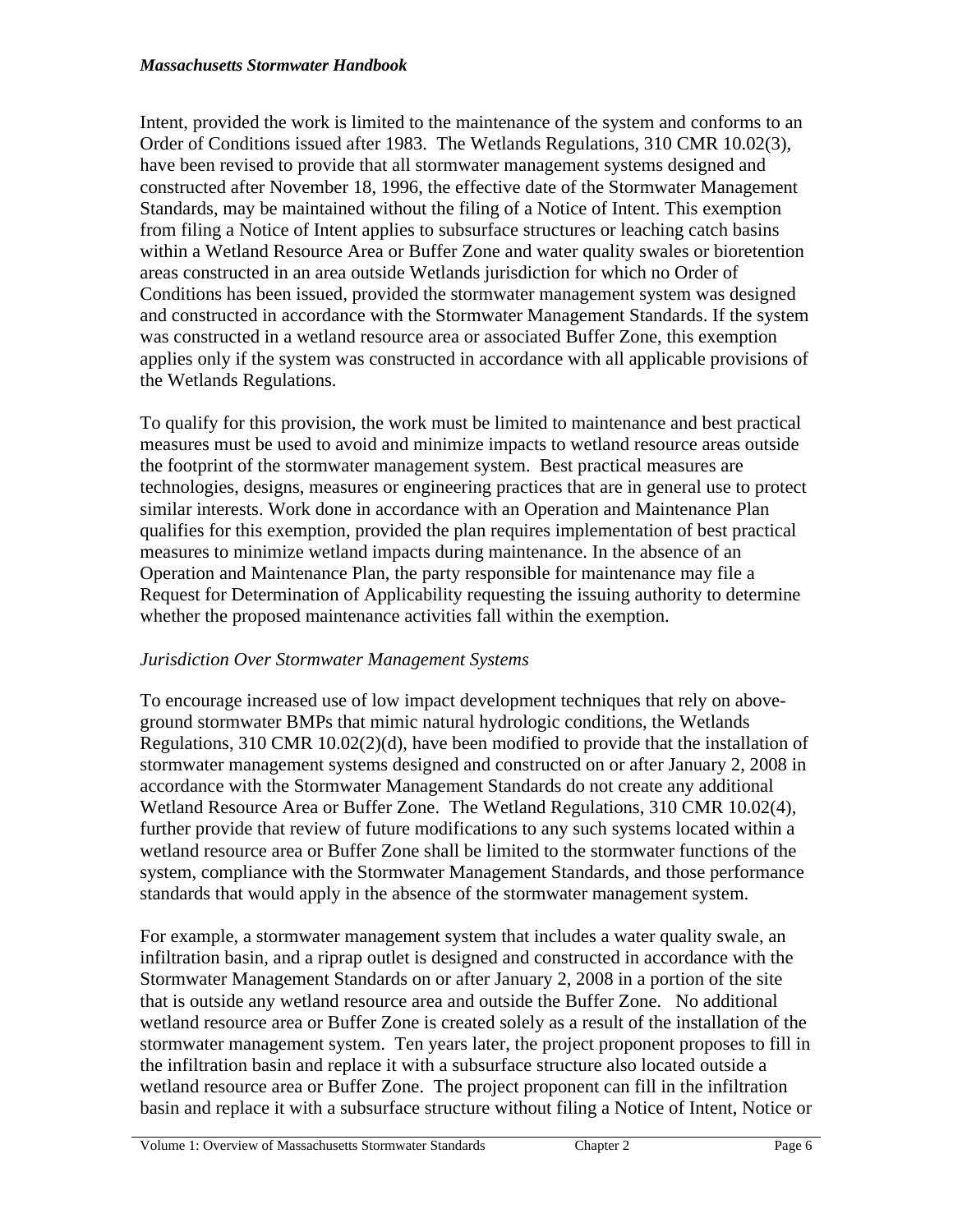Resource Area Delineation or Request for Determination of Applicability, since both the infiltration basin and the subsurface structure are located in upland. See Figure 1.



Alternatively, suppose the entire stormwater management system, including the water quality swale, infiltration basin, and riprap outlet, is constructed for stormwater management purposes in the Buffer Zone in accordance with the Stormwater Management Standards on or after January 2, 2008. As with the earlier example, no additional wetland resource area or Buffer Zone is created solely as a result of the installation of the stormwater management system. See Figure 2.

Ten years later, the project proponent proposes to fill in the infiltration basin and replace it with a subsurface structure outside a wetland resource area or Buffer Zone. The project proponent is required to file a Notice of Intent, Notice of Order for Resource Area Delineation, or Request for Determination of Applicability, since the original stormwater management system is located in the Buffer Zone. As part of this filing, the project proponent has to show that the water quality swale, infiltration basin and riprap outlet are components of a stormwater management system constructed in the Buffer Zone on or after January 2, 2008, in accordance with the Stormwater Management Standards.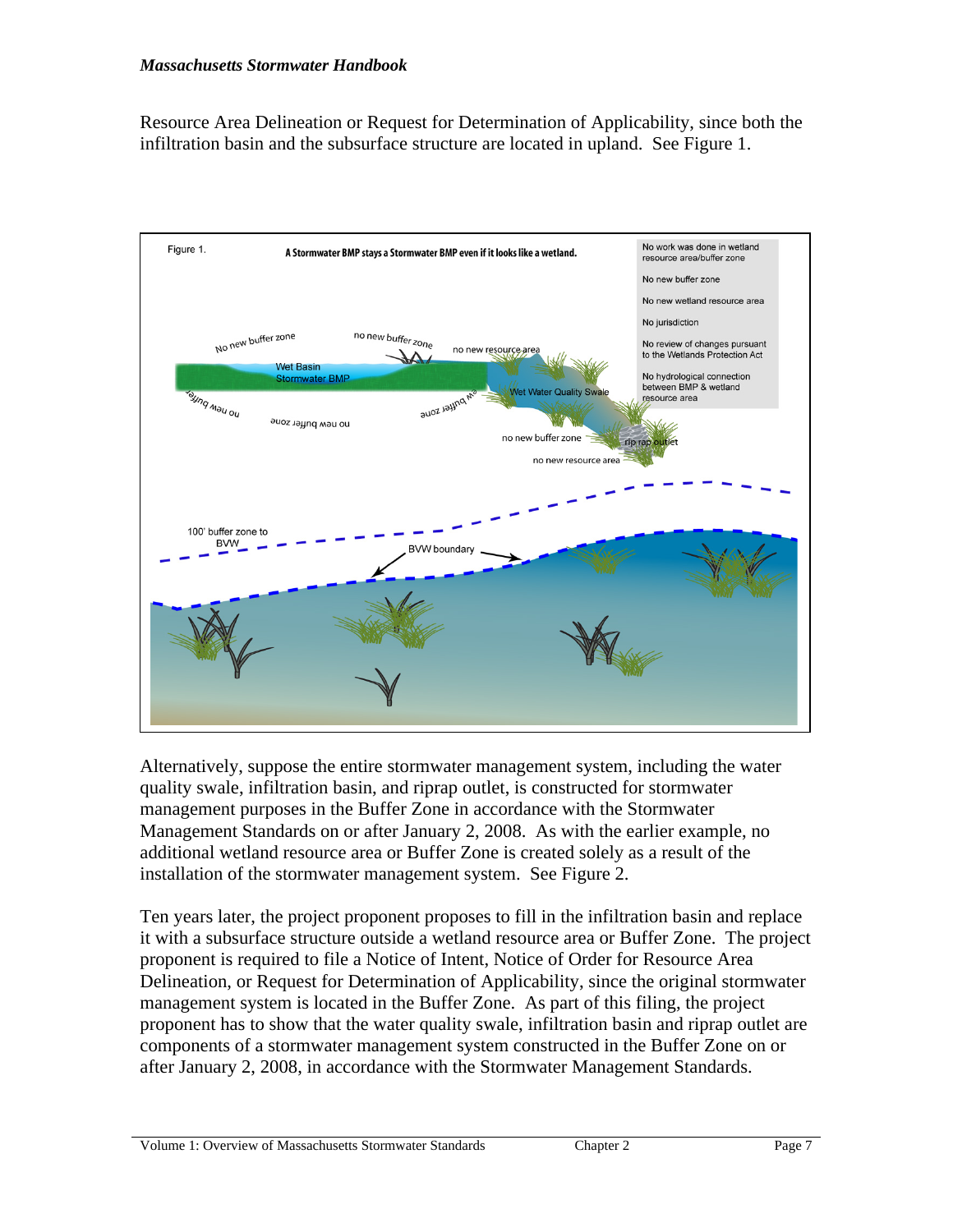

 In this case, it should be easy for the proponent to meet this burden by submitting the Order of Conditions permitting the installation of the original stormwater management system and the plans referenced therein<sup>2</sup>. The Conservation Commission would then review the proposed change to determine whether (a) the replacement system provides the same design capacity as the initial system to attenuate the peak discharge rate, recharge the groundwater and remove total suspended solids; (b) the replacement system complies with the Stormwater Management Standards to the extent they are applicable including, without limitation, Standard 8 - the erosion and sedimentation control standard; and (c) whether the alteration of the system located in the Buffer Zone adversely affects the adjacent wetland resource area.

Additionally, suppose a proponent designs and constructs, in accordance with the Stormwater Management Standards on or after January 2, 2008, a stormwater management system that includes a water quality swale, infiltration basin, and riprap outlet located on a portion of the site that is outside a wetland resource area and outside the Buffer Zone. The construction of the infiltration basin and water quality swale does

Volume 1: Overview of Massachusetts Stormwater Standards Chapter 2 Page 8

<sup>&</sup>lt;sup>2</sup> A continuing condition providing that the stormwater management system may not be changed without the approval of the issuing authority must be included in the Order of Conditions and Certificate of Compliance.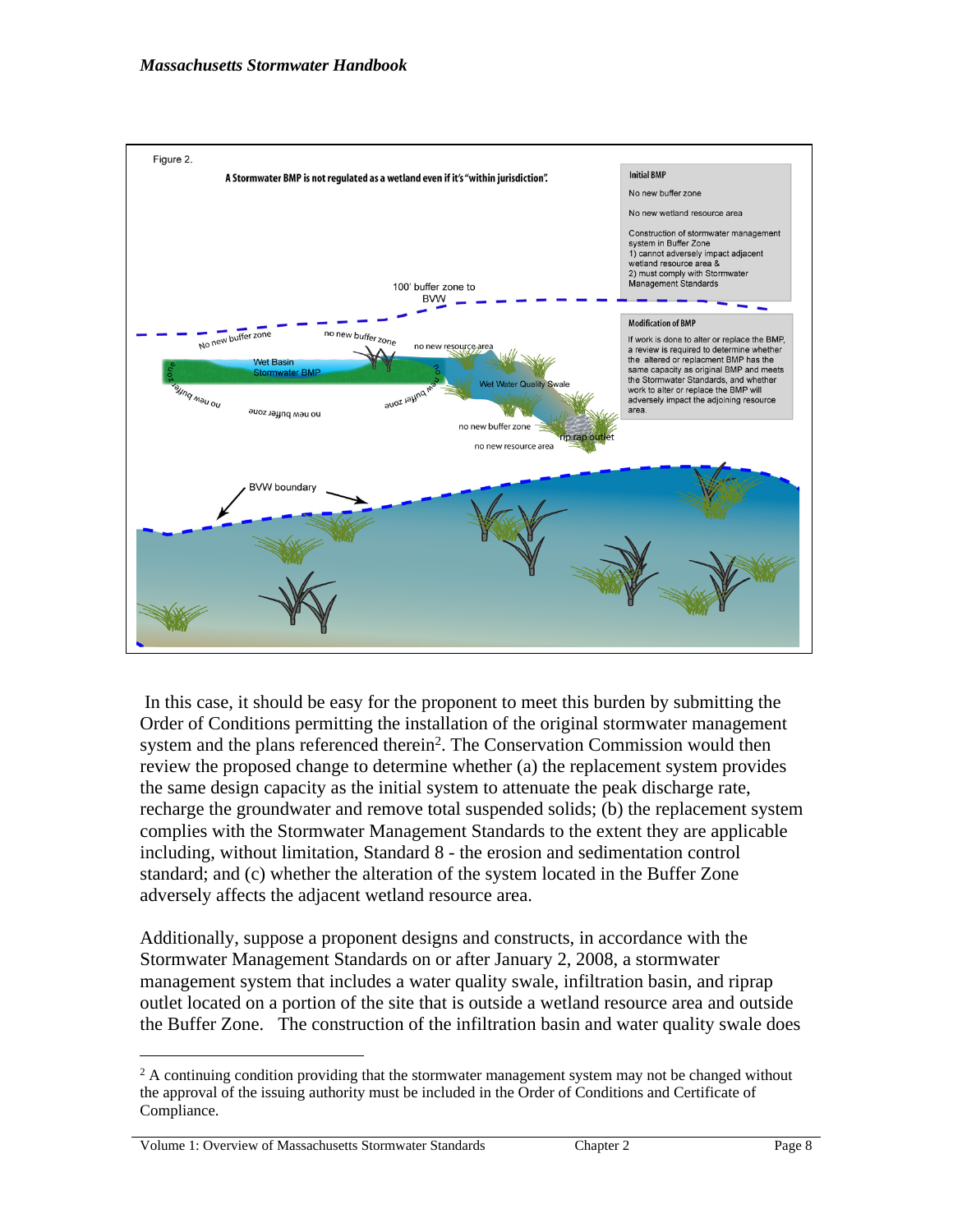not by itself create any additional wetland resource area or Buffer Zone subject to regulation under the Wetlands Protection Act. Over time, however, the wetland resource area expands, moving the wetland boundary and the boundary of the Buffer Zone. The entire wetland resource area, including the expansion, is an Area Subject to Protection Under M.G.L .c. 131, § 40, and any work in that area and associated Buffer Zone requires the Filing of a Notice of Intent, Request for Determination of Applicability, or Notice of Resource Area Delineation. See Figure 3



Ten years later, the proponent proposes to fill in the water quality swale, infiltration basin, and riprap outlet, and replace it with a vegetated filter strip, subsurface structure, and riprap outlet, all located outside the boundaries of the expanded wetland resource area and associated Buffer Zone. Because the wetland resource area has expanded, the original riprap outlet is within the Buffer Zone at the time of the proposed work. The alteration of the original riprap outlet within the Buffer Zone requires the filing of a Notice of Intent, Request for Determination of Applicability, or Notice of Resource Area Delineation. See Figure 3.

Once again, the project proponent has the burden of proving that the stormwater management system was constructed on or after January 2, 2008 in accordance with the Stormwater Management Standards and that the system was originally constructed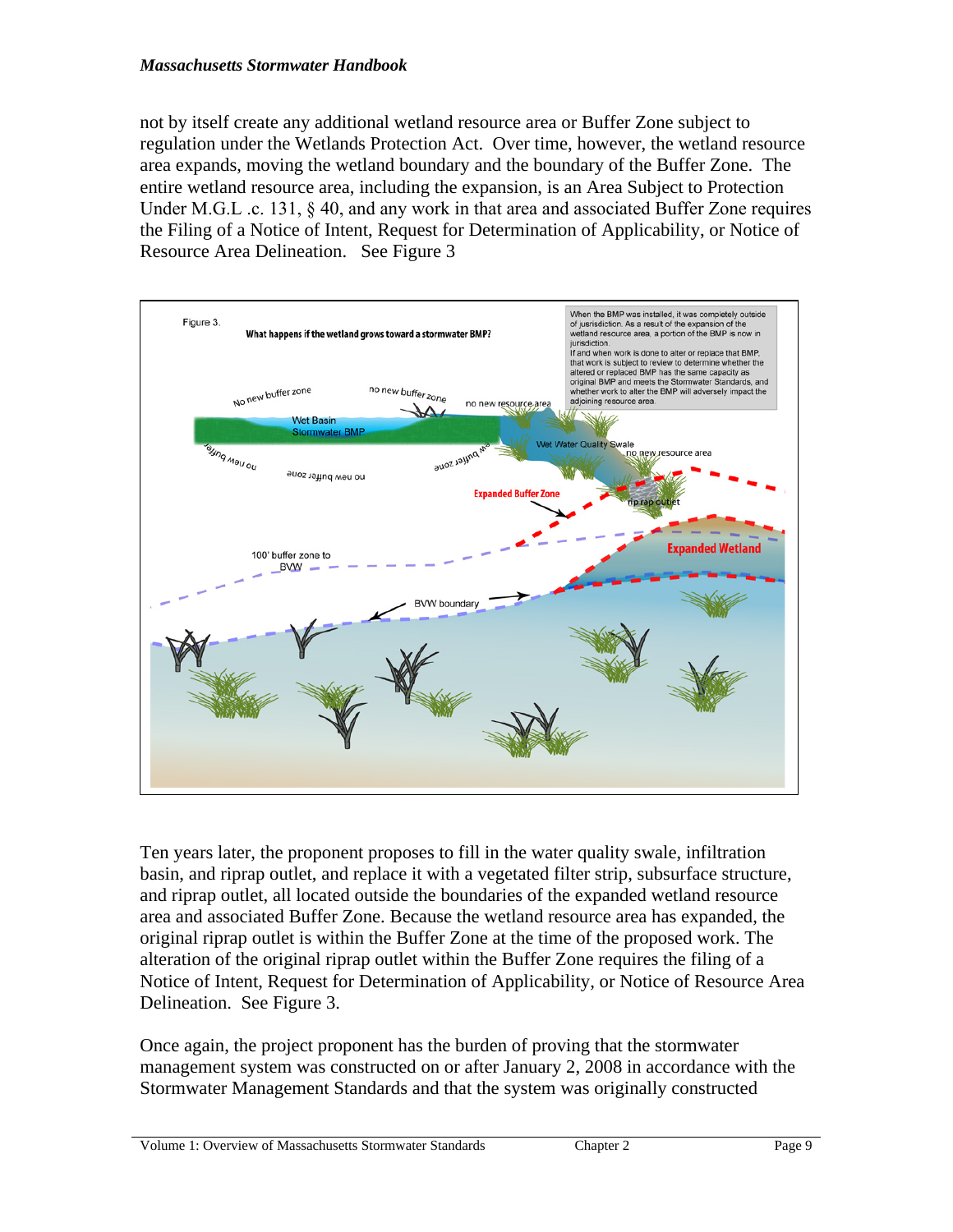outside any wetland resource area or Buffer Zone. It would be easy for the proponent to meet this burden if, prior to constructing the stormwater management system, s/he had obtained a Negative Determination of Applicability, an Order of Resource Area Delineation (ORAD), or an Order of Conditions for any work on the project that occurred within a resource area or Buffer Zone.

In the absence of a Negative Determination, ORAD, or Order of Conditions, the project proponent would have to rely on whatever credible evidence is available to prove that the original water quality swale, infiltration basin and riprap outlet is a stormwater management system that was originally constructed on or after January 2, 2008 in accordance with the Stormwater Management Standards in a portion of the site that was outside a wetland resource area or associated Buffer Zone. Obtaining the necessary credible evidence may not be easy. To establish that the system was designed on or after January 2, 2008, the project proponent may be able to rely on the local approvals, if any, for the stormwater management system. To establish that the basin was constructed outside wetlands jurisdiction, the proponent may be able to rely on other available information, such as wetland maps prepared by MassDEP or other state or local agencies, any Orders or Determinations issued for the site prior to the project or subsequent to the project, any Orders or Determinations for nearby sites, and existing conditions (soils, plants, hydrology) within the portion of the site surrounding the infiltration basin.

Assuming the project proponent meets the required burden of proof, the Conservation Commission would then review the proposed alteration to determine whether the proposed replacement system provides the same capacity as the original design to attenuate peak discharge rates, recharge the groundwater, and remove total suspended solids, and complies with the Stormwater Management Standards including, without limitation, Standard 8 - the erosion and sedimentation control standard. The Conservation Commission would also determine whether the elimination of the original riprap outlet in the Buffer Zone adversely affects the adjoining wetland resource area

# *The Right to Appeal the Order of Conditions*

Conservation Commissions and MassDEP issue Orders of Conditions that require compliance with the Stormwater Management Standards. Applicants and others may appeal these conditions to MassDEP in the same way as they appeal any other requirements of the Order of Conditions. Moreover, if a Commission issues an Order of Conditions that is inconsistent with the Stormwater Management Standards, MassDEP may intervene unilaterally and issue a Superseding Order that requires compliance with the Standards<sup>3</sup>.

## **Underground Injection Control Program**

The Underground Injection Control Regulations, 310 CMR 27.00, require the registration of certain infiltration best management practices. As of the date of publication of this

<sup>&</sup>lt;sup>3</sup> Applicants and others may appeal a Superseding Order issued by MassDEP by requesting an adjudicatory hearing. The rules for requesting an adjudicatory hearing are set forth in 310 CMR 10.05(7)(j).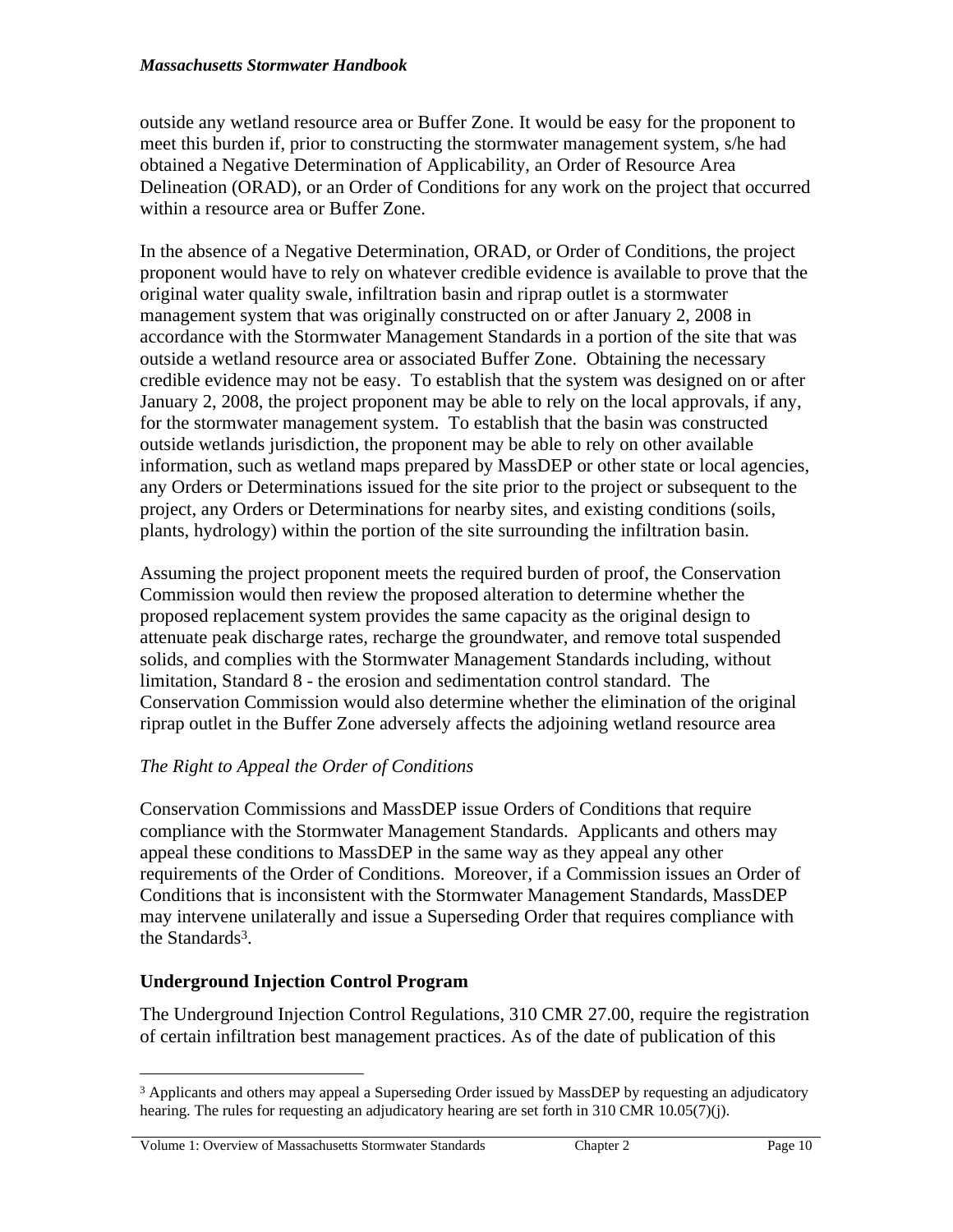manual, all dry wells, infiltration trenches, subsurface structures, and leaching catch basins must be registered. Depending on the design, bioretention areas may have to be registered. <sup>4</sup>

*Stormwater, the Federal Clean Water Act, and the State Clean Waters Act.*

### **Stormwater and the 401 Water Quality Certification**

Under Section 401 of the federal Clean Water Act, an applicant for a federal permit for any activity resulting in a discharge to waters of the United States must obtain certification that the discharge will comply with state water quality standards and other appropriate requirements of state law. Section 404 permits for the discharge of dredged or fill material issued by the U.S. Army Corps of Engineers frequently trigger the state's 401 jurisdiction. Discharges include the filling of wetlands, the redeposit of dredged or excavated material from activities such as mechanized land clearing or ditching, and the placement of piling when it has the effect of fill. Waters of the United States include navigable waters, their tributaries, wetlands adjacent to navigable waters, and other wetlands that possess a significant nexus with navigable waters. States may add conditions to certify that state water quality standards will be met.

The 401 Water Quality Certification Program has been coordinated with the state's Wetlands Protection Act Program. As a result, most projects approved by the Conservation Commission under the Wetland Protection Act do not need further state review under the 401 Program. These projects meet the Stormwater Management Standards through compliance with the Wetlands Protection Act. Some types of projects, including those with potentially large wetland impacts and those that are not subject to the Wetlands Protection Act, require an individual 401 certification. Projects requiring an individual 401 Water Quality Certification include activities that will result in the loss of more than 5,000 square feet of bordering and isolated vegetated wetlands and land under water, the discharge of dredged or fill material to Outstanding Resource Waters, real estate subdivisions unless there is a recorded deed restriction providing notice to subsequent purchasers limiting the amount of fill, and the discharge of dredged or fill material to a salt marsh or to rare and endangered species habitat in an isolated vegetated wetland.

For these projects, the 401 Water Quality Certification regulations include specific provisions for stormwater discharges. The Water Quality Certification Regulations, 314 CMR 9.06(5), provide:

<sup>&</sup>lt;sup>4</sup> For information on the UIC program and its application to infiltration BMPs, see [http://www.epa.gov/npdes/pubs/sw\\_class\\_v\\_wells\\_fs.pdf.](http://www.epa.gov/npdes/pubs/sw_class_v_wells_fs.pdf) See also [http://www.mass.gov/eea/agencies/mas](http://www.mass.gov/eea/agencies/massdep/water/drinking/shallow-injection-well-closure-q-and-a-summary-for-the-.html) sdep/water/drinking/shallow-injection-well-closure-q-and-a-summary-for-the-.html.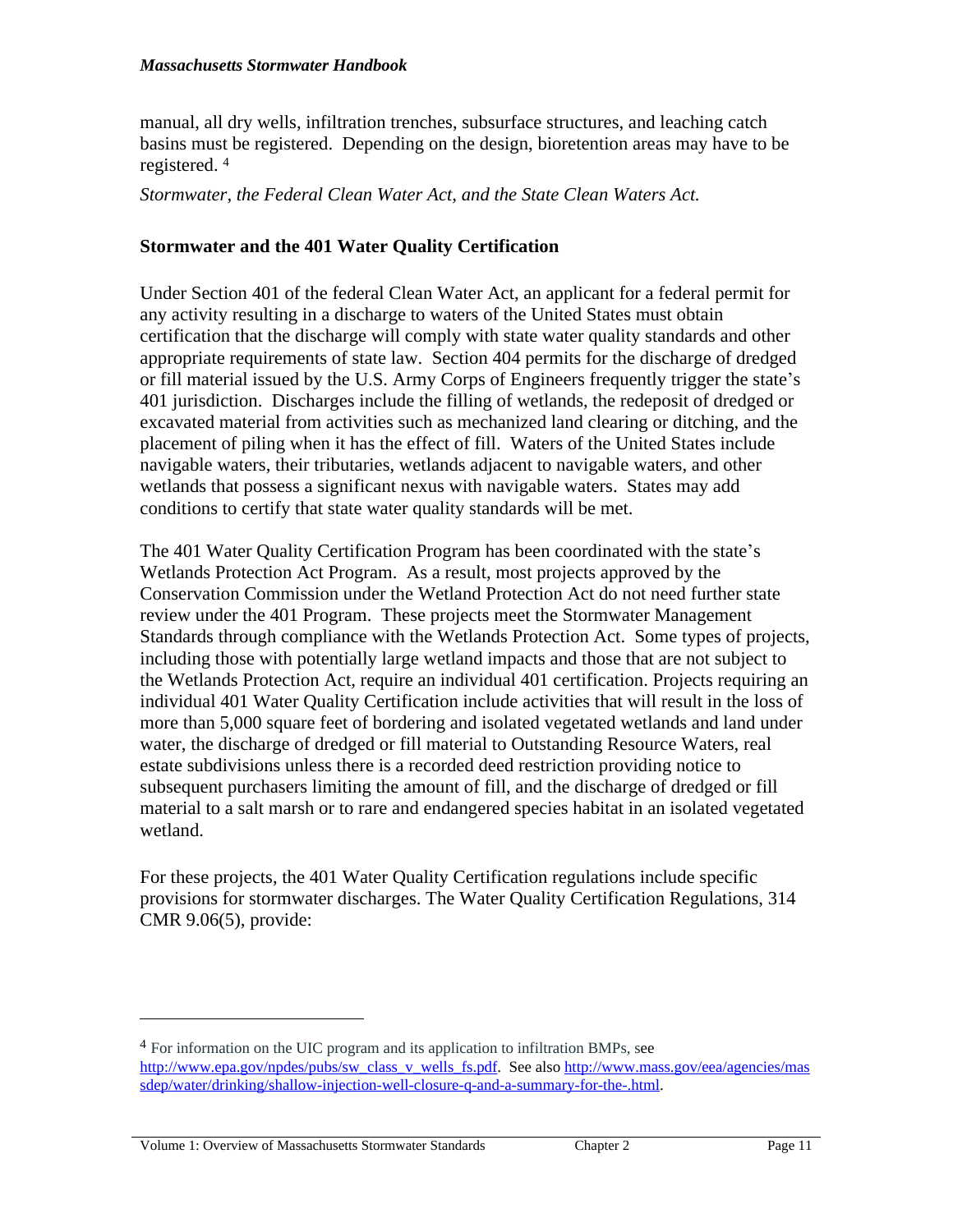- No discharge of dredged or fill material is permitted for the impoundment or detention of stormwater for purposes of controlling sedimentation or other pollutant attenuation.
- Discharge of dredge or fill material may be permitted to manage stormwater for flood control purposes only where there is no practicable alternative and provided that best management practices are implemented to prevent sedimentation or other pollution. No discharge of dredged or fill material is permitted for the impoundment or detention of stormwater in Outstanding Resource Waters for any purposes

The Water Quality Certification Regulations, 314 CMR 9.06(6), provide that stormwater discharges shall be provided with stormwater best management practices to attenuate pollutants and to provide a setback from the receiving water or wetland in accordance with the Stormwater Management Standards. The Water Quality Certification Regulations, 314 CMR 9.06, incorporate the Stormwater Management Standards.

## **Designation of Stormwater Discharges**

Under the Surface Water Discharge Regulations, 314 CMR 3.00, stormwater discharges other than discharges from municipal separate storm sewer systems that require coverage under the MS4 general permit, are exempt from the requirement to obtain an individual or general surface water discharge permit unless MassDEP has made a designation in accordance with 314 CMR 3.04(2). <sup>5</sup> MassDEP may make a designation if it determines that: (1) the discharge is or may be a significant contributor of pollution to waters of the Commonwealth, (2) the discharge is contaminated by contact with process wastes, raw materials, toxic pollutants, hazardous substances, oil or grease, and does not meet the Stormwater Management Standards, (3) the discharge is subject to effluent limitation guidelines or toxic pollutant effluent standards, or (4) the discharge is located in an industrial plant or plant-associated area and there is a potential for significant discharge of stormwater contaminated by contact with process wastes, raw materials, toxic pollutants or hazardous substances, and the discharge has not obtained coverage under a general permit. Any stormwater discharge designated by MassDEP will be required to obtain a discharge permit or to take other corrective action. Designated stormwater discharges may be permitted by an individual permit, a general permit or an alternative general permit.

## **Stormwater Discharges and Total Maximum Daily Loads**

A total maximum daily load (TMDL) is the greatest amount of a pollutant that a water body can accept and still meet water quality standards for protecting public health and maintaining the designated beneficial uses of those waters for drinking, swimming, recreation, and fishing. A TMDL specifies how much of a specific pollutant can come

<sup>&</sup>lt;sup>5</sup> MassDEP has similar authority to require certain stormwater discharges to the groundwater to obtain a permit. See 314 CMR 5.04.

Volume 1: Overview of Massachusetts Stormwater Standards Chapter 2 Chapter 2 Page 12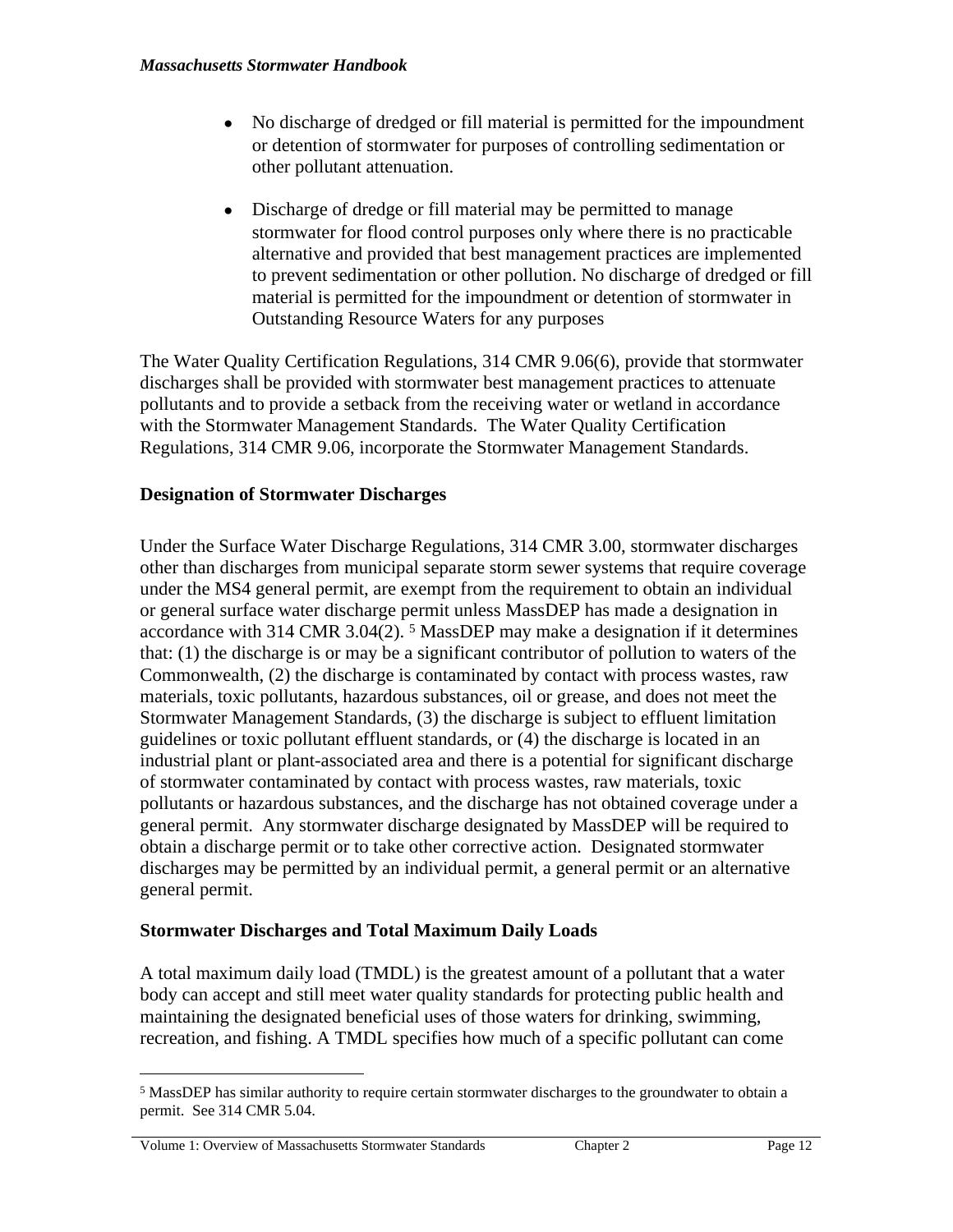from various sources, including stormwater discharges, and identifies strategies for reducing the pollutant discharges from these sources. MassDEP has prepared TMDLs that indicate that in many watersheds action is needed to reduce the concentrations of bacteria, phosphorus, and nitrogen in stormwater discharges, including, without limitation, implementation of specific stormwater BMPs.

Proper selection of non-structural and structural stormwater management practices is an essential component of any plan to reduce these pollutants. These non-structural BMPs begin with environmentally sensitive site design, pollution prevention and source control. By reducing impervious surfaces and allowing stormwater to infiltrate into the ground and by selecting a landscape design that minimizes the need for fertilizers and pesticides, developers can substantially reduce the concentration of pollutants in stormwater runoff from development and redevelopment projects. Once a project is complete, ongoing action is needed to prevent additional pollutants from entering the stormwater management system. Raw materials and wastes should be stored inside or under cover with adequate containment. Snow, sand, deicing chemicals, fertilizers, pesticides, and solid waste should be properly managed. An effective street-sweeping program should be implemented. Structural BMPs that can remove the pollutants of concern must be designed, constructed, operated and maintained. Infiltration BMPs, bioretention areas, constructed stormwater wetlands, and filter systems may be effective tools for reducing the concentration of nutrients and bacteria in stormwater discharges.

If a proponent is proposing a project that is in the watershed of a water body with a TMDL, and if the project is subject to wetlands jurisdiction, the proponent must select structural BMPs that are consistent with the TMDL. Because pollution prevention is an interest identified in the Wetlands Protection Act, conservation commissions and MassDEP may require use of such BMPs when reviewing projects subject to jurisdiction under the Act. The TMDL may contain information on appropriate BMPs. See [http://mass.gov/dep/water/resources/tmdls.htm.](http://mass.gov/dep/water/resources/tmdls.htm)

## **Stormwater and the National Pollutant Discharge Elimination System (NPDES) Permitting Program**

The federal Clean Water Act authorizes the United States Environmental Protection Agency (the EPA) to regulate point sources that discharge pollutants into waters of the United States, including stormwater runoff from drainage systems. Under the NPDES Phase 1 Stormwater Program, the EPA, since 1990, has issued general permits for municipal separate storm sewer systems in cities and counties with populations of 100,000 or more, stormwater runoff from specific industrial activities, and stormwater runoff from construction sites that disturb 5 acres or more of land. In 2003, the NPDES Phase II Stormwater Program took effect, and EPA began regulating municipal separate storm sewer systems in additional urbanized areas, and stormwater runoff from construction activities that disturb one acre or more of land, through a general permit.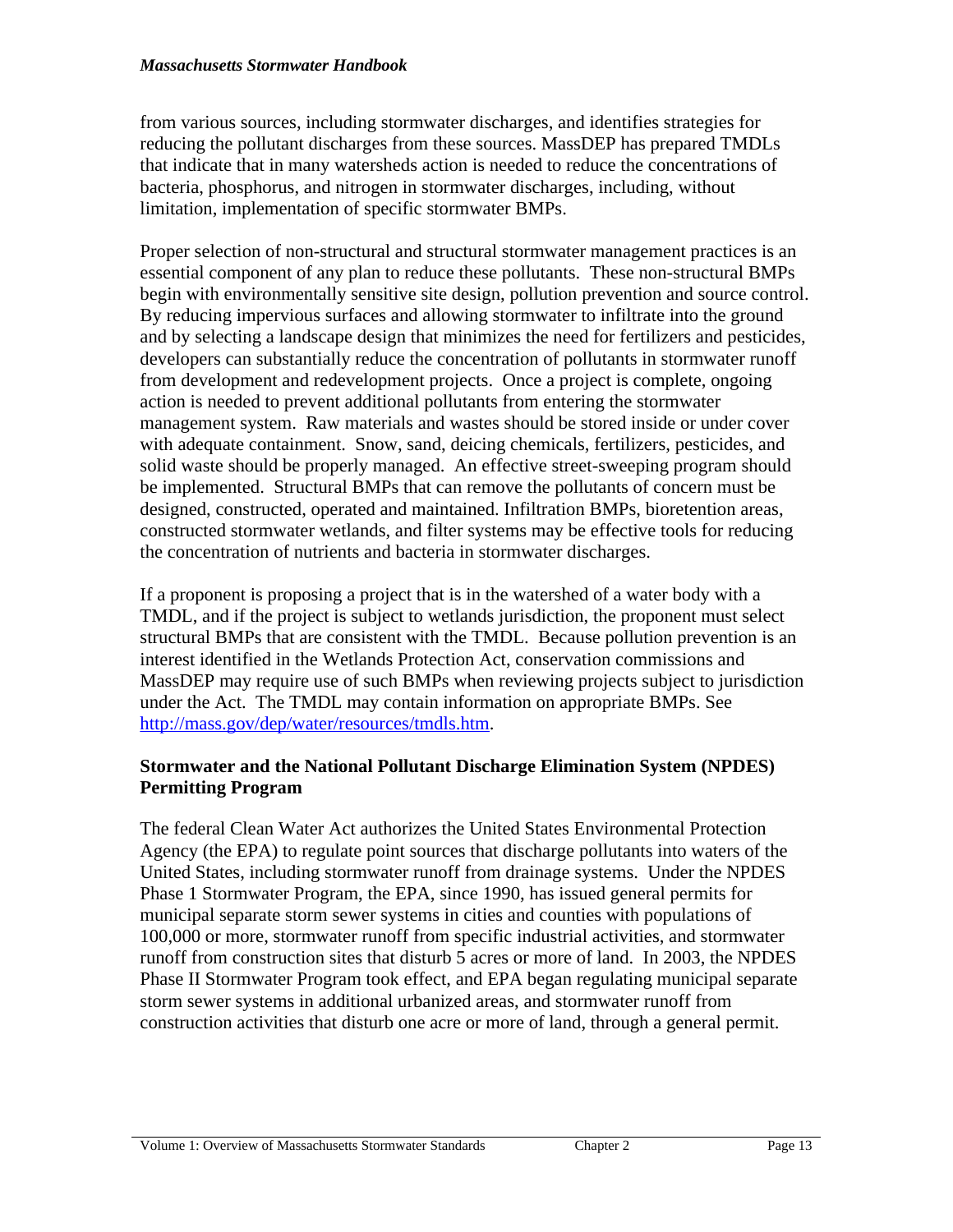## **Stormwater and the NPDES General Permit for Municipal Separate Storm Sewer Systems (the MS4 Permit)**

MassDEP and EPA jointly issue the permit for municipal separate small sewer systems or MS4 Permit. See 314 CMR 3.06(11)(b). The MS4 general permit requires the development and implementation of a stormwater management plan that includes six specified minimum measures.

These measures are as follows:

- **Public education and outreach.** The public education program must provide information on the impact of stormwater discharges and identify steps the public can take to reduce pollutants in stormwater, such as actions to ensure the proper use and disposal of landscape and garden chemicals including fertilizers and pesticides, protecting and restoring riparian vegetation, and properly disposing of used motor oil or hazardous waste.
- **Public involvement and education.** The public involvement program shall be done in compliance with all applicable state and local public notice requirements, including, without limitation, the Open Meetings Law and the Public Records Act. The public must be involved in developing, implementing and reviewing the stormwater management program.
- **Illicit discharge detection and elimination.** An illicit discharge is any discharge to a municipal separate storm sewer that is not comprised entirely of stormwater, discharges from fire-fighting activities, and certain designated non-stormwater discharges. An illicit discharge detection and elimination program requires a map of the storm sewer system that identifies the location of all outfalls and the names of all surface waters that receive discharges from those outfalls. As part of this program, there must be a regulatory mechanism that prohibits non-stormwater discharges into the municipal separate storm sewer system and provides for appropriate enforcement. The program must include a plan to detect and address non-stormwater discharges, including illegal dumping, and to inform public employees, businesses and the general public of the hazards associated with illicit connections and improper waste disposal.
- **Construction site runoff control program.** The construction site runoff control program must reduce pollutants from construction activities that result in a land disturbance of greater than or equal to one acre. The construction site runoff control program must include a regulatory mechanism that requires proper management of construction sites, with sanctions to ensure compliance. The program shall require (a) sediment and erosion controls including BMPs and LID techniques to minimize land disturbance; (b) proper management of wastes, including construction debris, concrete truck wash-out chemicals, litter and sanitary wastes; (c) procedures for site plan review that examine water quality impacts; (d) procedures for public input; and (e) procedures for inspection and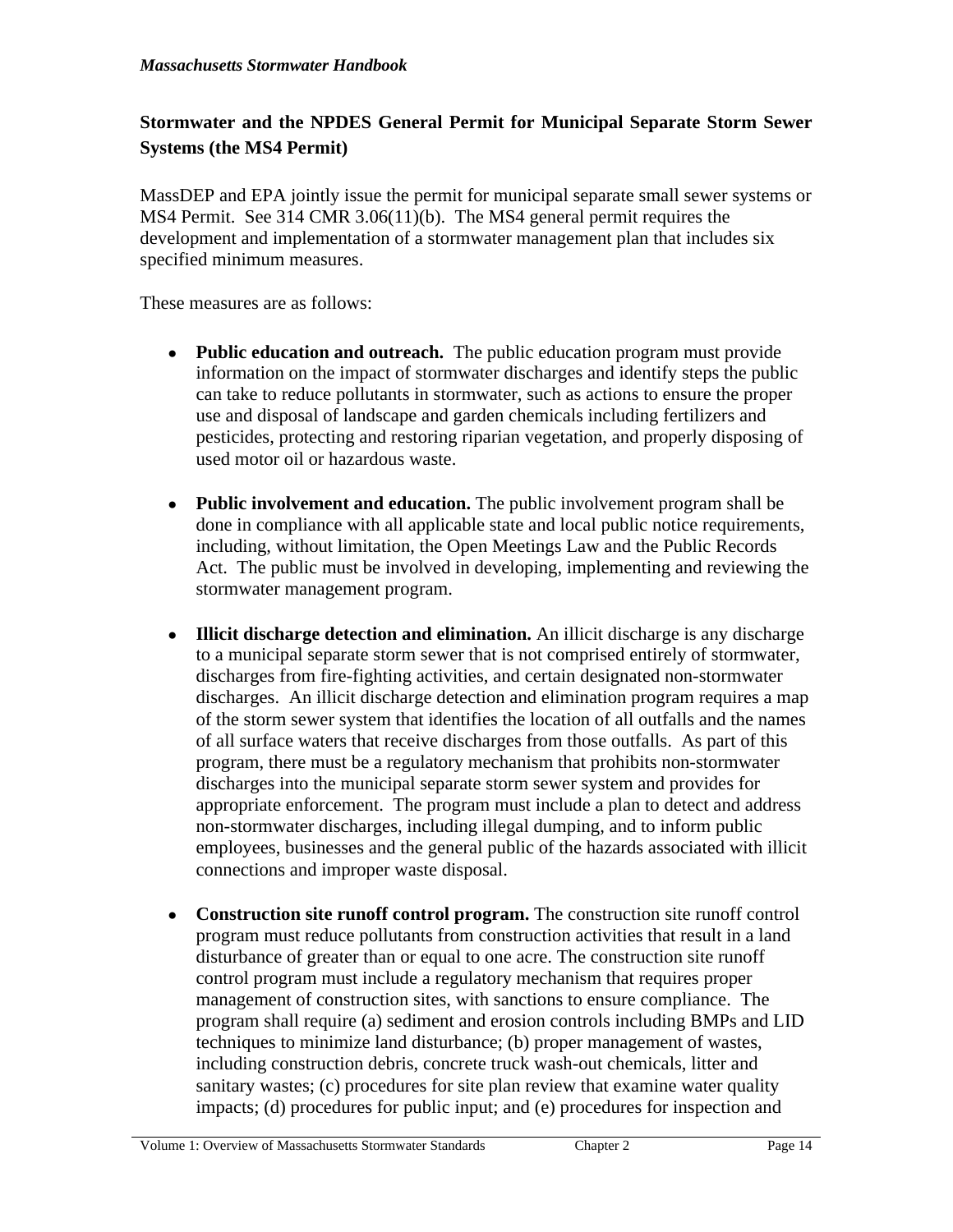enforcement of control measures. The program may rely on Standard 8 of the Stormwater Management Standards for construction site runoff control. To apply Standard 8 to areas outside the jurisdiction of the Wetlands Protection Act requires a local ordinance, bylaw or regulation.

- **Post-Construction stormwater management.** The post-construction stormwater management program must apply to projects that disturb one acre or more. The program must include a regulatory mechanism with sanctions, requirements for the long-term operation and maintenance of best management practices, and controls to prevent or minimize impacts to water quality. The program may rely on the Stormwater Management Standards for post-construction stormwater management. To apply those standards to areas outside the jurisdiction of the Wetlands Protection Act requires a local ordinance, bylaw, or regulation.
- **Pollution prevention and good housekeeping in municipal operations.** The pollution prevention and good housekeeping program must include the development and implementation of a program for preventing and reducing the concentration of pollutants found in stormwater runoff from municipal operations, including parks and open space, fleet maintenance, building maintenance, new construction and land disturbance, roadway drainage system maintenance, and the stormwater system.

The MS4 permit requires the permittee to develop measurable goals for the implementation of the stormwater management program and to report on its progress on meeting those goals. Based on a Total Maximum Daily Load or equivalent water quality assessment, the MS4 permit may require the implementation of measures in addition to the six minimum controls, if EPA and/or MassDEP determine that such additional measures are necessary to protect water quality.

The first MS4 general permit was issued in 2003 and is due to expire in 2008.<sup>6</sup> In Massachusetts, 237 cities and towns have applied for and obtained coverage under the 2003 MS4 general permit. For a map showing Massachusetts municipalities covered by the MS4 Permit, see EPA's site at

[http://www.epa.gov/region1/npdes/stormwater/ma.html.](http://www.epa.gov/region1/npdes/stormwater/ma.html)

To comply with the MS4 general permit, many cities and towns have enacted local ordinances, bylaws, and regulations that apply to existing stormwater discharges as well as stormwater discharges from new development and redevelopment, both during and after construction. These local requirements include construction and post-construction controls on development and redevelopment projects that disturb one acre or more of land, including projects outside the jurisdiction of the Wetlands Protection Act, and regulations requiring the removal of illicit connections to the municipal separate storm

<sup>6</sup> Through the State's Water Quality Certification, the 2003 MS 4 Permit requires compliance with the Stormwater Management Standards and the Surface Water Quality Standards. The 2003 permit required permittees in high and medium stressed basins to meet the recharge standard in areas outside of jurisdiction under the Wetlands Protection Act.

Volume 1: Overview of Massachusetts Stormwater Standards Chapter 2 Page 15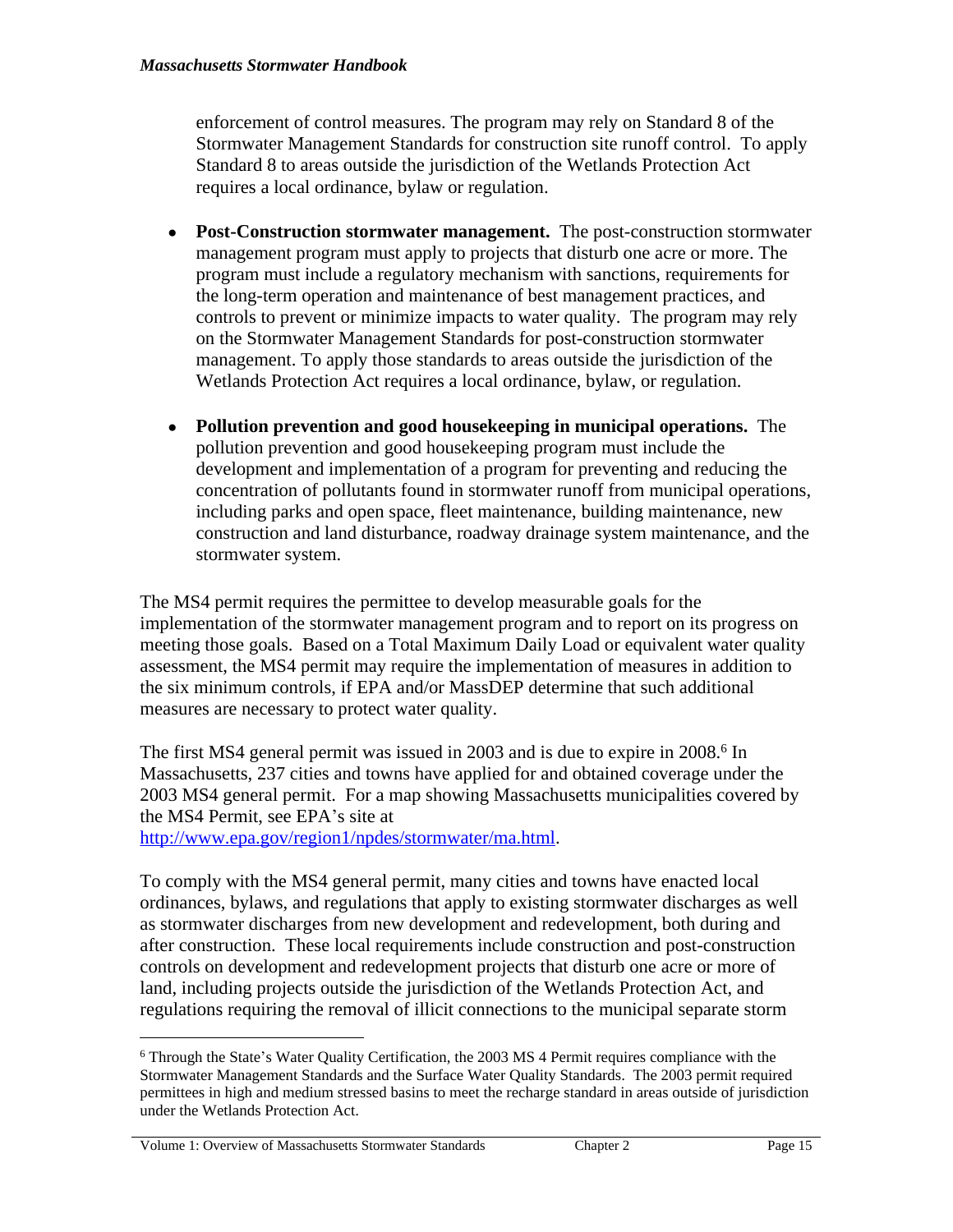sewer system. If a TMDL has been established, these regulations may address pollutants other than TSS. Proponents of projects located in municipalities that are covered by the MS4 permit must comply with these local requirements.

### **Stormwater Discharges from Construction Activities (Construction General Permit)**

Construction sites that disturb one or more acres and that discharge stormwater to a surface water of the United States, or to a municipal separate storm sewer system that discharges to a surface water of the United States, are required to obtain coverage under the NPDES General Permit for Storm Water Discharges from Construction Activities (also known as the "Construction General Permit" or "CGP") issued by the EPA. Although the state has not joined with EPA in issuing the construction general permit, Massachusetts has issued a 401 Water Quality Certification for the permit. The Water Quality Certification requires compliance with certain state regulations and policies, including the Massachusetts Clean Waters Act, the Massachusetts Water Quality Standards, the Surface Water Discharge Permit Program Regulations, the Wetlands Protection Act, the Wetlands Regulations, Final Orders of Conditions issued pursuant to the Wetlands Protection Act, the Massachusetts Stormwater Management Policy, and the Massachusetts Endangered Species Act. If the requirements of the water quality certification are violated, MassDEP has the authority to require that the violations be corrected and to take any action authorized by the General Laws of the Commonwealth, the Massachusetts Clean Waters Act, and the regulations promulgated thereunder.

The CGP requires the preparation of a Stormwater Pollution Prevention Plan (SWPPP). The SWPPP must include a plan to implement both pollution prevention and erosion and sedimentation control during construction. If the permit covers a stormwater discharge to a water body for which a TMDL has been developed, the SWPPP must document compliance with the TMDL. If the permit covers a discharge to an Outstanding Resource Water, the SWPPP must be submitted to MassDEP so that the Department may review it for compliance with the surface water quality standards.<sup>7</sup> The Construction General Permit is scheduled to expire in 2008**<sup>8</sup>** .

## **Stormwater Discharges from Construction Dewatering**

Stormwater and/or groundwater discharges that are pumped and drained from excavations or other points of accumulation are required to obtain an individual or general NPDES permit from EPA and MassDEP. A notice of intent must be submitted to both EPA and MassDEP at least 30 days prior to the discharge. MassDEP reviews and approves all discharges into Class A or Class SA waters. If the discharge is to an impaired water, an individual permit is required. If EPA or MassDEP believes that the

#### Volume 1: Overview of Massachusetts Stormwater Standards Chapter 2 Page 16

<sup>7</sup> The SWPPP should be submitted along with BRP WM09. See <http://www.mass.gov/eea/agencies/massdep/service/approvals/brp-wm-09.html>.

<sup>8</sup> . For information on the latest Construction General Permit see <http://www.epa.gov/region1/topics/water/stormwater.html> and [http://cfpub2.epa.gov/npdes/stormwater/cgp.cfm.](http://cfpub2.epa.gov/npdes/stormwater/cgp.cfm)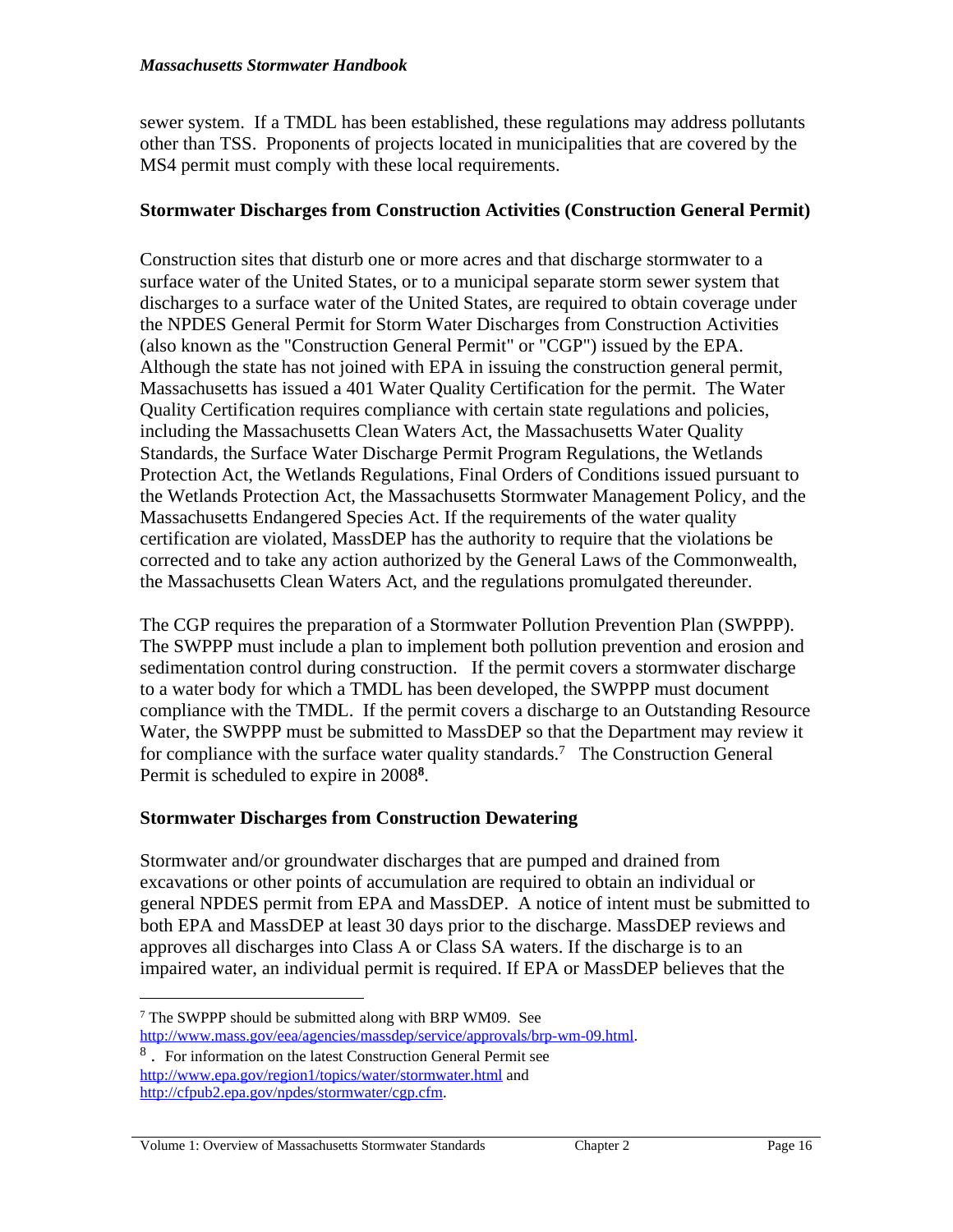general permit does not adequately protect actual environmental conditions, including the preservation of endangered species, it may require an individual permit for other discharges. For discharges to the Fort River in Amherst, the Mill River in Easthampton, and the Mill River in Whately, EPA and MassDEP are required to make a case-by-case determination of whether a general permit is sufficient to protect the federally listed endangered dwarf wedge mussel.

The general permit prohibits the discharge of materials or chemicals in amounts that would be toxic and discharge that violates state or federal water quality standards. The general permit requires that all discharges pass through settling basins or other treatment systems to remove total suspended solids. The general permit establishes specific effluent limitations and monitoring requirements for Total Suspended Solids, oil and grease, and pH.

## **Stormwater Discharges from Industrial Activities**

Stormwater discharges associated with certain industrial sectors are required to obtain an individual NPDES permit or coverage under the NPDES Storm Water Multi-Sector General Permit. This permit is issued only by EPA and requires that the discharger comply with the surface water quality standards, 314 CMR 4.00 and prepare a SWPPP. If there are stormwater discharges to an Outstanding Resource Water, the discharger must submit the SWPPP to MassDEP.<sup>9</sup>

The SWPPP must identify potential sources of pollutants that may reasonably be expected to affect the quality of the stormwater discharges, describe and ensure implementation of practices to reduce pollutants in stormwater discharges, and ensure compliance with the permit. The SWPPP must include BMPs to minimize pollutants in the discharge so that the discharge will not cause or contribute to violations of water quality standards. The BMPs should be a suite of stormwater controls that prevent pollution and are economically reasonable and appropriate in light of current industry practice<sup>10</sup>.

 If a TMDL has been approved for the receiving water, the SWPPP must be consistent with the TMDL. If at any time after authorization under a general permit, EPA determines that the discharge may cause or have the reasonable potential to cause or contribute to a violation of water quality standards, EPA may require the permittee to develop a supplemental action plan to address the water quality concerns or to apply for an individual permit.

The Multi-Sector General Permit provides that the discharges must comply with 314 CMR 3.00, 314 CMR 4.00, 314 CMR 9.00 and 310 CMR 10.00. New development and

Volume 1: Overview of Massachusetts Stormwater Standards Chapter 2 Chapter 2 Page 17

<sup>9</sup> The SWPPP should be submitted along with BRP WM09. See <http://www.mass.gov/eea/agencies/massdep/service/approvals/brp-wm-09.html>.

<sup>&</sup>lt;sup>10</sup> EPA has developed guidance on preparing a SWPPP for the Multi-Sector General Permit. Proponents preparing long-term pollution prevention plans for sites with land uses with higher potential pollutant loads may find this information helpful. See [http://cfpub2.epa.gov/npdes/stormwater/msgp.cfm.](http://cfpub2.epa.gov/npdes/stormwater/msgp.cfm)